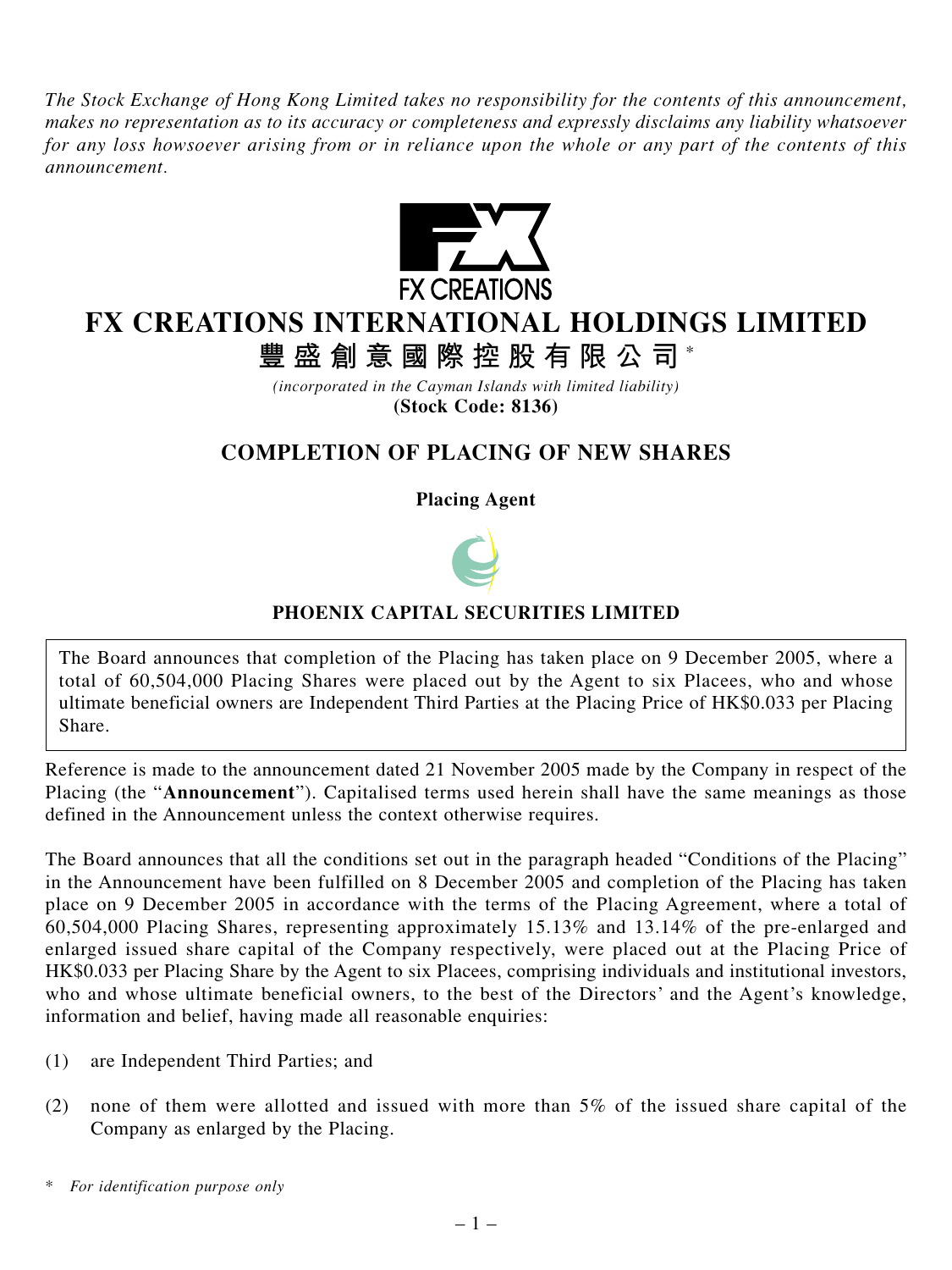Set out below is the shareholding structure of the Company before and after the Placing:

| <b>Shareholders</b>                     | No. of<br><b>Shares</b> | <b>Immediately before</b><br>completion of the Placing<br>Approximate<br>Percentage | No. of<br><b>Shares</b> | <b>Immediately after</b><br>completion of the Placing<br>Approximate<br>Percentage |
|-----------------------------------------|-------------------------|-------------------------------------------------------------------------------------|-------------------------|------------------------------------------------------------------------------------|
| Wise New Management Limited<br>(Note 1) | 204,000,000             | 51.00%                                                                              | 204,000,000             | 44.30%                                                                             |
| Top Accurate Limited (Note 2)           | 76,000,000              | 19.00%                                                                              | 76,000,000              | 16.50%                                                                             |
| <b>Public Shareholders</b>              |                         |                                                                                     |                         |                                                                                    |
| six Placees ( <i>Note 3</i> )           |                         |                                                                                     | 60,504,000              | 13.14%                                                                             |
| Other public Shareholders               | 120,000,000             | 30.00%                                                                              | 120,000,000             | 26.06%                                                                             |
| Total                                   | 400,000,000             | 100.00%                                                                             | 460,504,000             | 100.00%                                                                            |

*Notes:*

1. The issued share capital of Wise New Management Limited is beneficially owned by Cashtram Associates Limited ("**Cashtram**") as to 45%, FX Creations (Holdings) Inc. ("**FXHI**") as to 30% and Forge Smart Investments Limited ("**Forge Smart**") as to 25%. Mr. Ng Pak To, Petto, an executive Director and the chairman of the Company, holds 40% and 100% equity interests in Cashtram and Forge Smart. Mr. Ho Kai Chung, David holds 30% equity interests in Cashtram. Madam Ho Pui Lai and Mr. Tan Yu, Wally holds 20% and 10% equity interests in Cashtram respectively. Madam Ho Pui Lai is the Wife of Mr. Ng Pak To, Petto. Mr. Wong Wai Shan holds 100% equity interests in FXHI.

On 20 June 2005, the 204,000,000 Shares held by Wise New Management Limited were pledged in favour of Corkwood Enterprises Limited, a company incorporated in the British Virgin Islands and wholly and beneficially owned by Mr. Lau Kim Hung, Jack, who accordingly, had a short position in these 204,000,000 Shares under the Securities and Futures Ordinance (Cap. 571, Laws of Hong Kong).

- 2. The ultimate beneficial owner of Top Accurate Limited is Mr. Ma She Shing, Albert.
- 3. None of the six Placees were allotted and issued with more than 5% of the issued share capital of the Company as enlarged by the Placing.

By order of the Board **FX Creations International Holdings Limited Ng Pak To, Petto** *Chairman*

Hong Kong, 9 December 2005